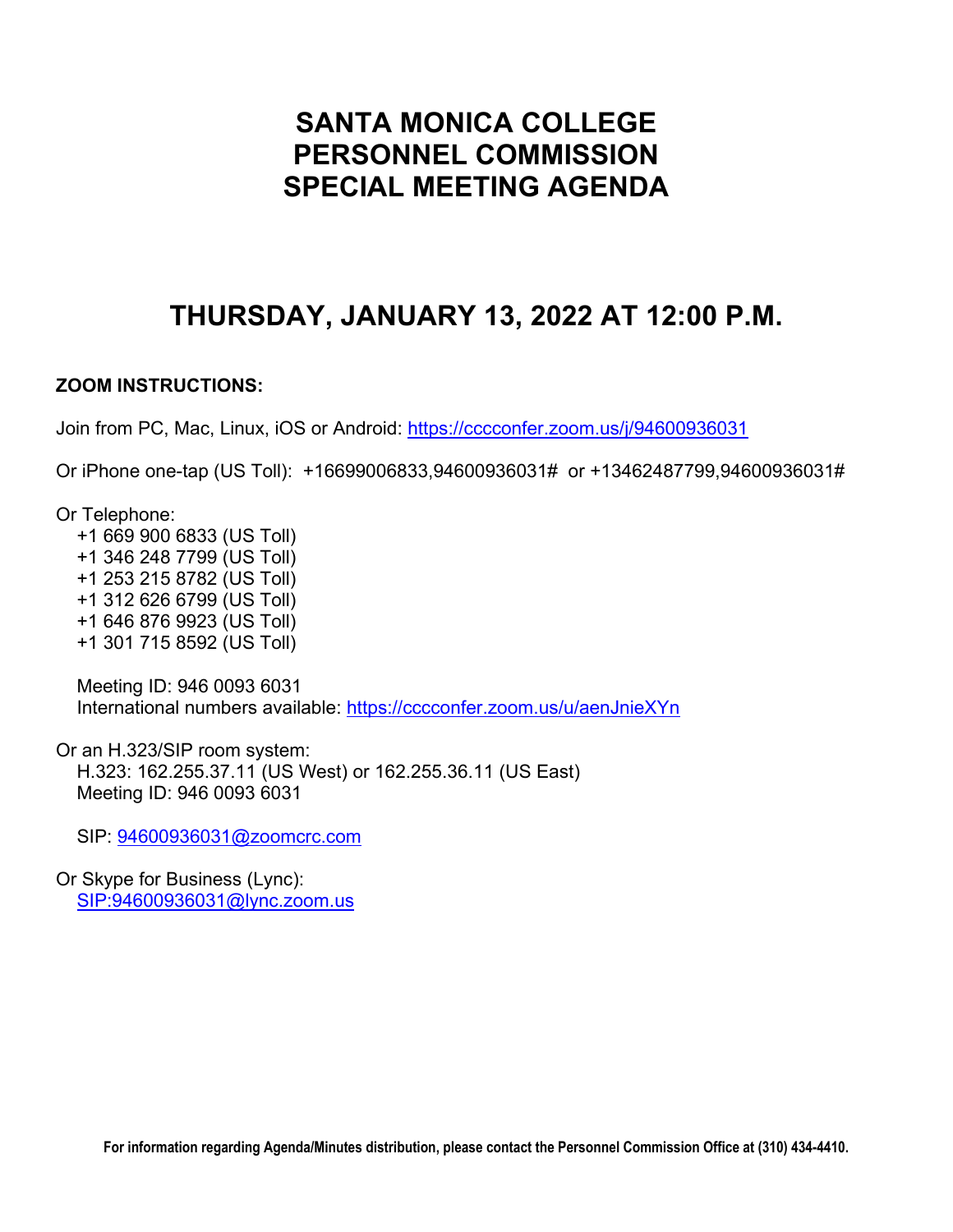

# **PERSONNEL COMMISSION SPECIAL MEETING AGENDA Thursday, January 13, 2022 at 12:00 p.m.**

| **VIRTUAL MEETING**                                                               |                                         |                                              |  |
|-----------------------------------------------------------------------------------|-----------------------------------------|----------------------------------------------|--|
| DEPARTMENTS: PLEASE POST                                                          | ADMINISTRATORS and                      | PRESIDENT/SUPERINTENDENT and                 |  |
| 3400 Airport/SBDC: Sasha King                                                     | <b>MANAGERS</b>                         | <b>SENIOR STAFF</b>                          |  |
| Academic Affairs: Sharon Thomas                                                   |                                         |                                              |  |
| Accounts Payable: Cherry Aquino                                                   | Emeritus: Scott Silverman               | Superintendent/President: Kathryn Jeffery    |  |
| Admissions & Records: Esau Tovar                                                  | <b>Facilities: Dennis Biddle</b>        | Executive VP:                                |  |
| African American Center: Sherri Bradford                                          | HR: Tre'Shawn Hall-Baker                | VP Academic Affairs: Bradley Lane            |  |
| Athletics: Sandra Hernandez                                                       | Info Tech: Marc Drescher                | VP Business/Admin: Chris Bonvenuto           |  |
| Auxiliary Services: Ofelia Meza                                                   | IEC: N. Pressian                        | VP Enroll. Services: T. Rodriguez            |  |
| Bundy: Beverly Redd-Walker                                                        | Instructional Technology:               | VP Human Resources: Sherri Lee-Lewis         |  |
| <b>Business Department: Peter Murray</b>                                          | Maintenance:                            | VP Student Affairs: M. Tuitasi               |  |
| Campus Police Office: Jennifer Jones                                              | <b>Devin Starnes</b>                    | Senior Director Government Relations &       |  |
| Campus Store: Elease Juarez                                                       | Terry Kamibayashi                       | Institutional Communications: Don Girard     |  |
| Career Services: Vicky Rothman                                                    | Operations:                             | <b>Community Relations: Kiersten Elliott</b> |  |
| Cashier's Office: Veronica Romo                                                   | <b>Anthony Barlow</b><br>Felicia Hudson | Public Information: Grace Smith              |  |
| Center for Media & Design:                                                        | Robert Villanueva                       | PUBLIC POSTING LOCATIONS                     |  |
| <b>Community Education: Alice Meyering</b><br>Counseling Office: Laurie Guglielmo | Receiving: Lisa Davis                   |                                              |  |
| Custodian Time Clock: Anthony Williams                                            | Supplemental Instruction:               | 2714 Pico: exterior display box              |  |
| Disabled Students Center: Nathalie Laille                                         | <b>Wendi DeMorst</b>                    | Online: www.smc.edu                          |  |
| Early Childhood Ed.: L. Manson                                                    |                                         |                                              |  |
| Emeritus College: V. Rankin-Scales                                                |                                         | <b>EMPLOYEE ORGANIZATIONS</b>                |  |
| English Dept.: Martha Hall                                                        |                                         |                                              |  |
| EOP&S: Nick Mata                                                                  |                                         | CSEA Labor Rep.: Jessica Gonzalez            |  |
| ESL Office: Jocelyn Alex                                                          |                                         | <b>CSEA Chapter Pres.: Mike Roberts</b>      |  |
| Events Office: Yesenia Penate                                                     |                                         | CSEA Chapter 1st V.P.: Cindy Ordaz           |  |
| <b>Faculty Association: Peter Morse</b>                                           |                                         | CSEA Chapter 2nd V.P.: Kennisha Green        |  |
| Financial Aid Office: Stacy Neal                                                  |                                         | <b>CSEA Chief Job Steward: Lee Peterson</b>  |  |
| Health Sciences: Clarenda Stephens                                                |                                         | <b>CSEA Treasurer: Dagmar Gorman</b>         |  |
| Health Office: Nancy Alfaro                                                       |                                         | <b>CSEA Secretary: Judith Mosher</b>         |  |
| HSS: Carolyn Baugh                                                                |                                         | <b>CSEA Chief Development Officer:</b>       |  |
| Institutional Research:                                                           |                                         | Luis Martin                                  |  |
| International Education Center: Ana Jara                                          |                                         | <b>CSEA Communications Officer:</b>          |  |
| KCRW:                                                                             |                                         | James Stevenson                              |  |
| Latino Center: Maria Martinez                                                     |                                         | <b>SMC POA President: Officer Cadena</b>     |  |
| Madison: Gail Johnson                                                             |                                         | Management Association: Susan Fila           |  |
| Maintenance/Operations: A. DiGregorio                                             |                                         | Revised 1/07/2022                            |  |
| Math Village: Kristina Fukuda<br>Media Center: L. Nakamura                        |                                         |                                              |  |
| Modern Language: Travis Grant                                                     |                                         | IF YOU NEED AN ACCOMMODATION                 |  |
| Music: Lori Geller                                                                |                                         | Written requests for disability-related      |  |
| Outreach & Recruitment: Will Taylor                                               |                                         | modifications or accommodations that are     |  |
| Payroll: Ian Fraser                                                               |                                         | needed in order to participate in the        |  |
| Science: Ingrid Cardwell                                                          |                                         | Commission meeting are to be directed to     |  |
| Student Life: Amelia Trejo                                                        |                                         | the Personnel Commission Office as soon      |  |
| Superintendent/Presidents Office: L. Kilian                                       |                                         | in advance of the meeting as possible.       |  |
| <b>STEM: Vanan Yahnian</b>                                                        |                                         |                                              |  |
| Theater Arts: Judy Louff                                                          |                                         |                                              |  |
| W& ED/Bundy: Tricia Ramos                                                         |                                         |                                              |  |
|                                                                                   |                                         |                                              |  |
|                                                                                   |                                         |                                              |  |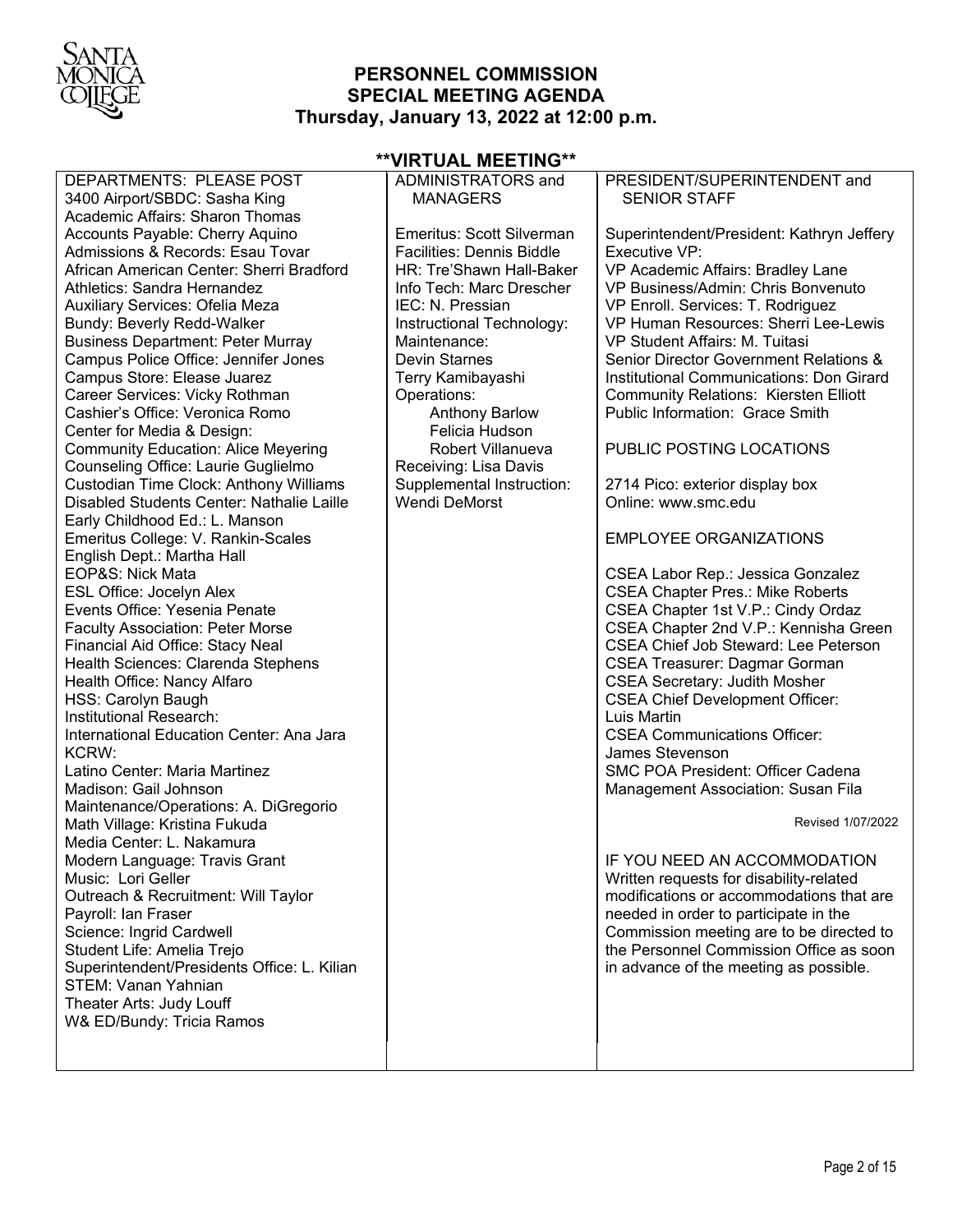# PUBLIC PARTICIPATION FOR VIRTUAL MEETINGS

During the COVID-19 (Coronavirus) Global Pandemic, the Board of Trustees has determined in accordance with Government Code Section 54953 that as a result of the ongoing emergency that meeting in person would present imminent risks to the health and safety of the attendees at public meetings. The Zoom format used for College public meetings ensures public participation and provides an opportunity for the public to directly address the body. Members of the public have the right to request to make public comments until such time as the public comment period is over. Members of the public may address the Committee and public participation can occur in one of two ways. Members of the public can submit written comments to be read during the public meeting or they may speak during the Zoom meeting.

Individuals wishing to speak or submit written comments to be read at the meeting shall send an email to personnel commission@smc.edu, by no later than 11:00 a.m. on Thursday, January 13, 2022. The email should include the following information:

### **Name Department (optional) Topic or Agenda Item # to be addressed Comments to be read (if submitting written comments)**

Instructions for Speaking to the Commission through Zoom

Speakers may address any specific agenda item, or may provide general comments during the "Public Comments" period. When it is time for the speakers to address the Commission, their name will be called and the microphone on their Zoom account will be activated. A speaker's Zoom Profile should match their real name to expedite this process. After the comment has been given, the microphone for the speaker's Zoom profile will be muted.

All public comments will be subject to the general rules set forth below.

- Five minutes is allotted to each speaker per topic. If there are more than four speakers on any topic or item, the Commission reserves the option of limiting the time for each speaker. A speaker's time may not be transferred to another speaker.
- Each speaker is limited to one presentation per specific agenda item before the Commission, and to one presentation per Commission meeting on non-agenda items.
- Five minutes is allotted to each speaker per topic for general public comments. The speaker must adhere to the topic. Individuals wishing to speak during the Public Comments will be called upon during Public Comments.

Any person who disrupts, disturbs, or otherwise impedes the orderly conduct of any meeting by uttering loud, threatening, or abusive language or engaging in disorderly conduct, shall, at the discretion of the presiding officer or majority of the Committee, be requested to be orderly and silent and/or removed from the meeting.

No action may be taken on items of business not appearing on the agenda.

Reference: Merit Rule 2.2.8 Government Code sections 54954.2, 54954.3, 54957.9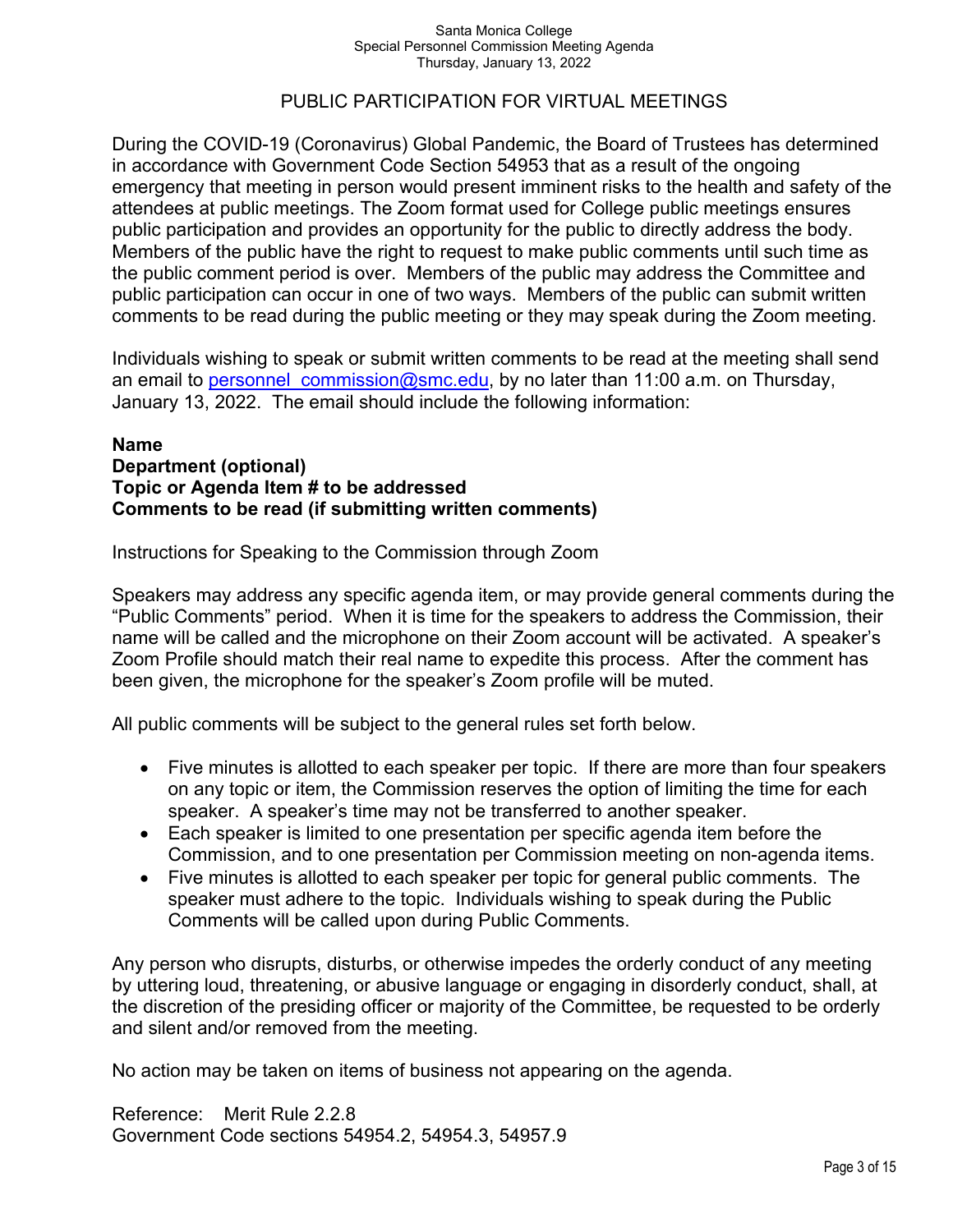# **PUBLIC SESSION: 12:00 p.m.**

# **I. ORGANIZATIONAL FUNCTIONS**

- A. Call to Order
- B. Roll Call

| <b>Commissioner</b>            | <b>Present</b> | <b>Absent</b> |
|--------------------------------|----------------|---------------|
| Dr. Joseph Metoyer, Jr., Chair |                |               |
| Joy Abbott, Vice Chair         |                |               |
| Deborah Jansen                 |                |               |
| Lawrence Leone                 |                |               |
| <b>Barbara Greenstein</b>      |                |               |

C. Public Comments (Non Actionable Comments from those in attendance)

# **II. AGENDA REPORTS – MAJOR ITEMS OF BUSINESS**

| # | <b>Item</b>                                                       | Page |
|---|-------------------------------------------------------------------|------|
|   | APPROVAL OF ADVANCED STEP PLACEMENT:                              | 5    |
|   | <b>ASSISTANT DIRECTOR OF FACILITIES PLANNING AND CONSTRUCTION</b> |      |
|   | <b>EXAMINATION SCHEDULE:</b>                                      |      |
|   | • ACCOUNTING MANAGER                                              |      |
|   | • ADMINISTRATIVE ASSISTANT I                                      | 6    |
|   | • ADMINISTRATIVE ASSISTANT III-CONFIDENTIAL                       |      |
|   | • COMMUNITY COLLEGE POLICE DISPATCHER                             |      |
| 3 | <b>RATIFICATION OF ELIGIBILITY LIST:</b>                          |      |
|   | • ACCOUNTANT                                                      |      |
| 4 | <b>REQUEST TO CERTIFY FROM ALTERNATE ELIGIBILITY LIST:</b>        | 8    |
|   | • ADMINISTRATIVE ASSISTANT I                                      |      |
| 5 | <b>RATIFICATION OF WORKING OUT OF CLASS AND</b>                   | 9    |
|   | <b>INTERNAL LIMITED TERM ASSIGNMENTS</b>                          |      |
| 6 | <b>CERTIFICATION OF SENIORITY LIST:</b>                           | 14   |
|   | <b>HUMAN RESOURCES ANALYST-OPERATIONS</b>                         |      |

### **III. ADJOURNMENT**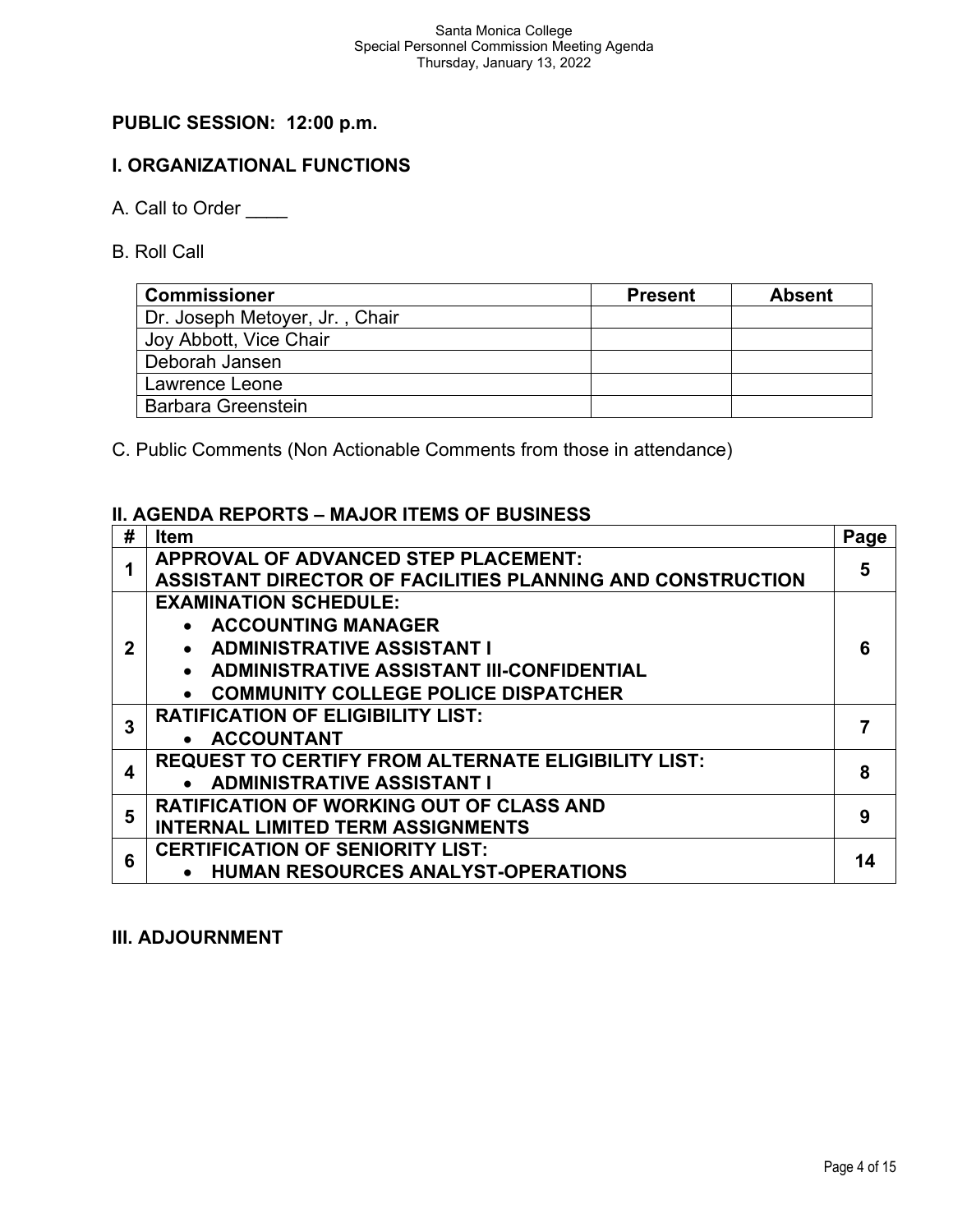| <b>Agenda Report No.</b> |                                                         |
|--------------------------|---------------------------------------------------------|
| <b>Subject</b>           | APPROVAL OF ADVANCED STEP PLACEMENT:                    |
|                          | ASSISTANT DIRECTOR OF FACILITIES PLANNING               |
|                          | <b>AND CONSTRUCTION</b>                                 |
| <b>Date</b>              | <b>January 13, 2022</b>                                 |
| To                       | <b>Members of the Personnel Commission</b>              |
| From                     | <b>Carol Long, Director of the Personnel Commission</b> |

It is requested that the Personnel Commission approve an initial salary placement for Yu-Ngok Lo, Assistant Director of Facilities Planning and Construction, at **Range M27, Step E** on the Classified Management Salary Schedule.

The Minimum Qualifications for this position include a Bachelor's degree in a related field, and four years of responsible experience in facilities construction project and planning management that includes managing facilities design, budget preparation, construction oversight, and technology implementations. Construction management experience that involved working with the California Division of the State Architect is required. This candidate possesses a Bachelor's degree and almost 12 years of experience performing and overseeing related functions.

# **Merit Rule 12.2.4 B (4) Salary on Employment**

The maximum initial salary placement is the third step on the salary schedule, unless approval for higher initial salary placement is granted by the Personnel Commission,

Superintendent/President, and the appropriate appointing authority. In order to be considered for initial salary placement above Step C, candidates must have more than four (4) additional years of training and experience beyond the years indicated in the class qualifications, and two or more of the criteria listed in 12.2.4.B.3. must be present.

| <b>Disposition by the Commission</b> |  |
|--------------------------------------|--|
| <b>Motion made by:</b>               |  |
| Seconded by:                         |  |
| Ayes:                                |  |
| Nays:                                |  |
| <b>Abstentions:</b>                  |  |
| <b>Amendments/Comments</b>           |  |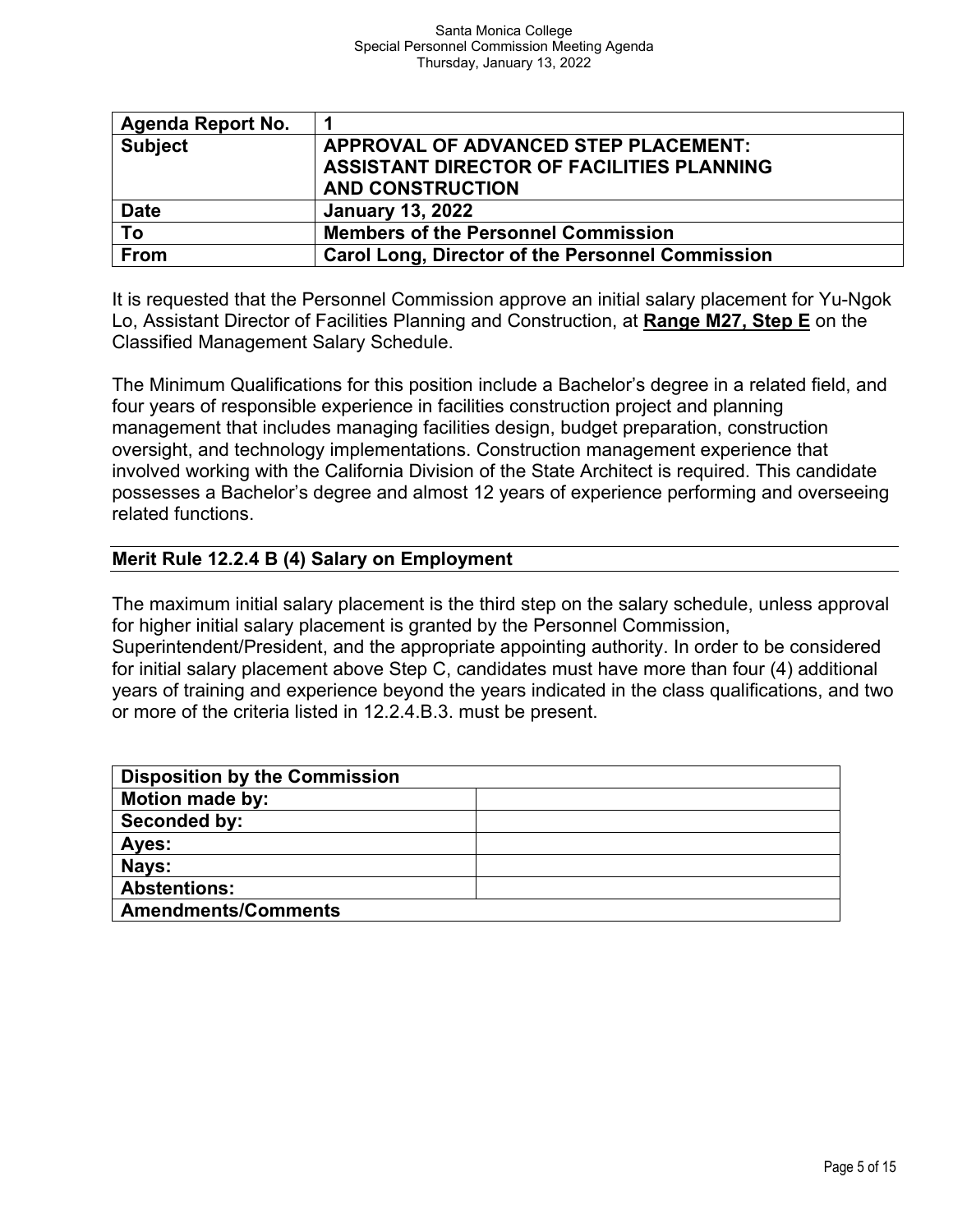| Agenda Report No. | 2                                                       |
|-------------------|---------------------------------------------------------|
| <b>Subject</b>    | <b>EXAMINATION SCHEDULE</b>                             |
| <b>Date</b>       | <b>January 13, 2022</b>                                 |
| To                | <b>Members of the Personnel Commission</b>              |
| <b>From</b>       | <b>Carol Long, Director of the Personnel Commission</b> |

It is recommended that the Personnel Commission approve the following Examination Schedule:

| <b>Class Title</b>                          | <b>Field of Competition</b>                       | Time    |
|---------------------------------------------|---------------------------------------------------|---------|
| <b>Accounting Manager</b>                   | Promotional                                       | 3 weeks |
| <b>Administrative Assistant I</b>           | <b>Promotional and Open Competitive</b>           | 3 weeks |
| Administrative Assistant III - Confidential | <b>Merged Promotional and Open</b><br>Competitive | 3 weeks |
| <b>Community College Police Dispatcher</b>  | <b>Open Competitive</b>                           | 3 weeks |

| <b>Disposition by the Commission</b> |  |
|--------------------------------------|--|
| <b>Motion made by:</b>               |  |
| Seconded by:                         |  |
| Ayes:                                |  |
| Nays:                                |  |
| <b>Abstentions:</b>                  |  |
| <b>Amendments/Comments</b>           |  |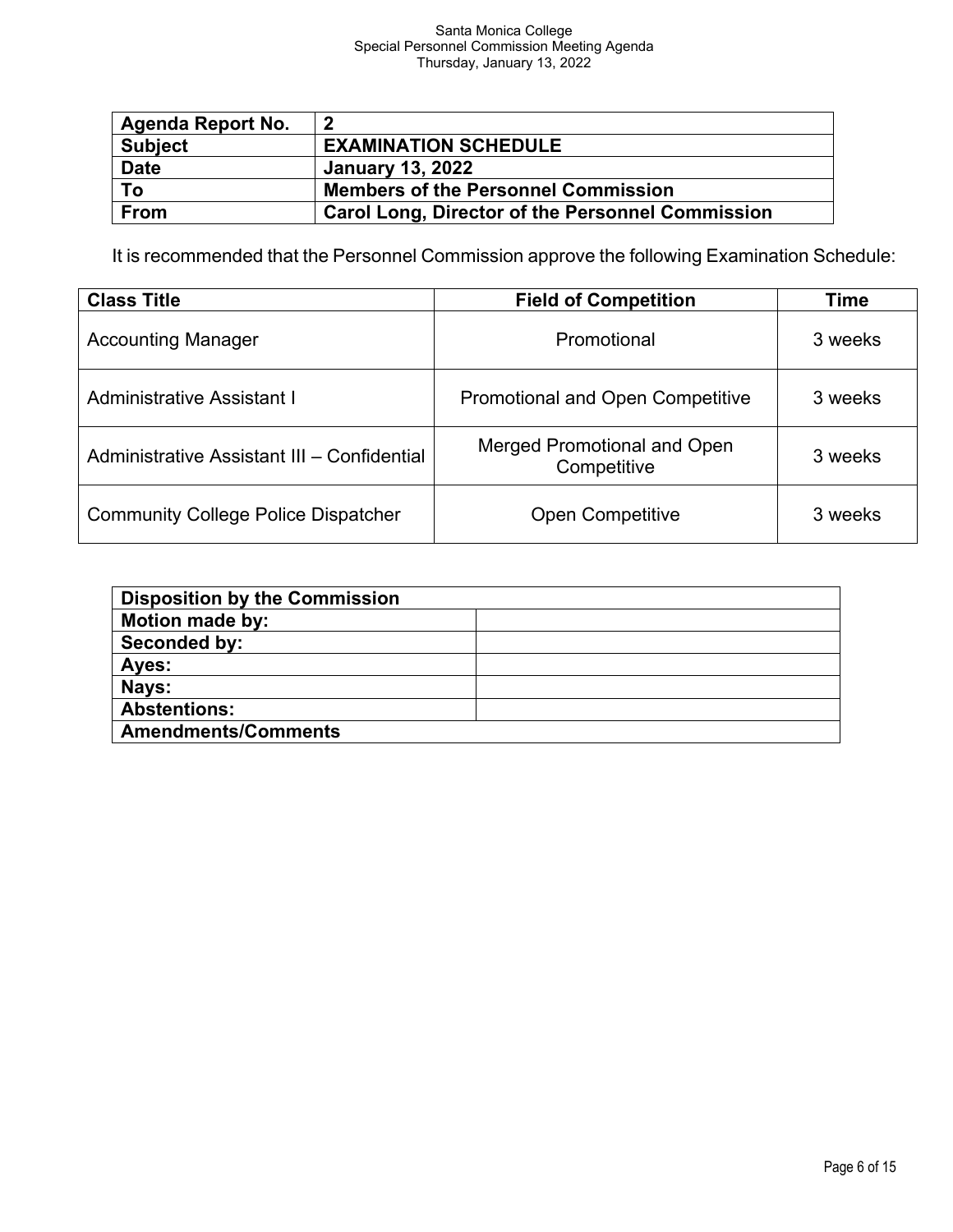| Agenda Report No. | -3                                                      |
|-------------------|---------------------------------------------------------|
| <b>Subject</b>    | <b>RATIFICATION OF ELIGIBILITY LIST:</b>                |
|                   | • ACCOUNTANT                                            |
| <b>Date</b>       | <b>January 13, 2022</b>                                 |
| To                | <b>Members of the Personnel Commission</b>              |
| From              | <b>Carol Long, Director of the Personnel Commission</b> |

| <b>Class Title</b> | <b>Field of Competition</b> | <b>Promotional</b> | Total On List   Expiration Date |
|--------------------|-----------------------------|--------------------|---------------------------------|
| Accountant         | Promotional                 |                    | 1/3/2023                        |

| <b>Disposition by the Commission</b> |  |
|--------------------------------------|--|
| <b>Motion made by:</b>               |  |
| Seconded by:                         |  |
| Ayes:                                |  |
| Nays:                                |  |
| <b>Abstentions:</b>                  |  |
| <b>Amendments/Comments</b>           |  |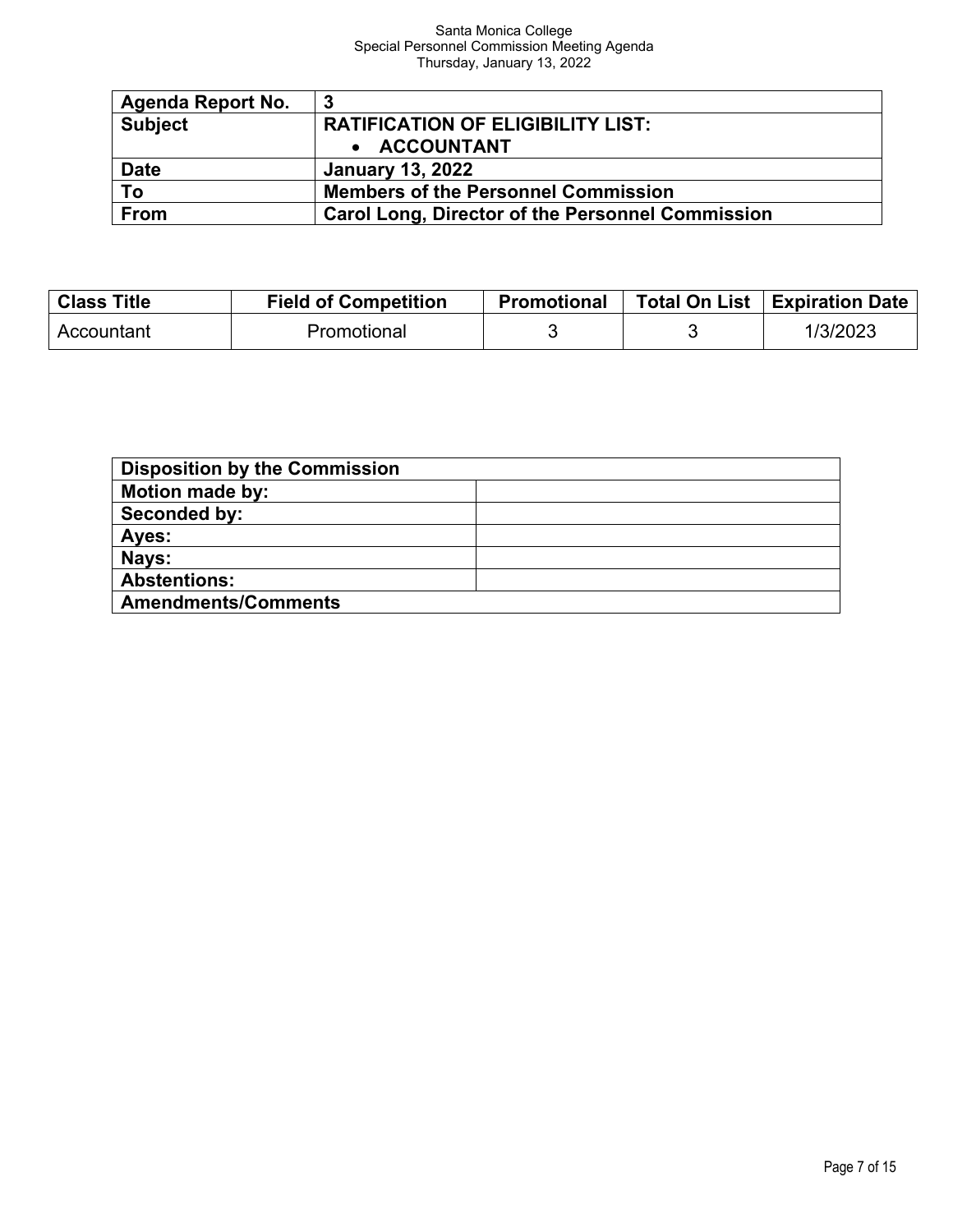| Agenda Report No. | 4                                                       |
|-------------------|---------------------------------------------------------|
| <b>Subject</b>    | REQUEST TO CERTIFY FROM ALTERNATE ELIGIBILITY LIST:     |
|                   | <b>ADMINISTRATIVE ASSISTANT I</b>                       |
| <b>Date</b>       | <b>January 13, 2022</b>                                 |
| То                | <b>Members of the Personnel Commission</b>              |
| <b>From</b>       | <b>Carol Long, Director of the Personnel Commission</b> |

# **BACKGROUND**

There is an active promotional eligibility list for Administrative Assistant I which will be expiring on March 31, 2022. This eligibility list currently contains three candidates and three ranks.

There are also two new, active eligibility lists for Administrative Assistant II, which will not be expiring until January 4, 2023. One list is for promotional candidates; the second list is for candidates who are not currently permanent employees with Santa Monica College.

The duties of the Administrative Assistant I include a significant portion of the duties included in the Administrative Assistant II classification, and the necessary skills and knowledge for Administrative Assistant I were adequately tested in the examination for Administrative Assistant II.

Merit Rule 6.3.13 states the following:

- A. If there is no eligibility list for the class in which a vacancy occurs, certification may be made from a list for another class at the same or a higher salary level provided:
	- 1. The duties and qualifications of the class for which the examination was given include substantially all of the duties of the position to be filled.
	- 2. The Personnel Commission finds that the use of the list is in the best interest of the District and that the necessary skills and knowledge were adequately tested in the examination.

## **RECOMMENDATION**

It is recommended that the Commission approve the use of the Administrative Assistant II eligibility lists to certify eligible(s) to any current and upcoming vacancies for Administrative Assistant I, if we are unable to obtain sufficient eligible candidates from the existing Administrative Assistant I list.

| <b>Disposition by the Commission</b> |  |
|--------------------------------------|--|
| <b>Motion made by:</b>               |  |
| Seconded by:                         |  |
| Ayes:                                |  |
| Nays:                                |  |
| <b>Abstentions:</b>                  |  |
| <b>Amendments/Comments</b>           |  |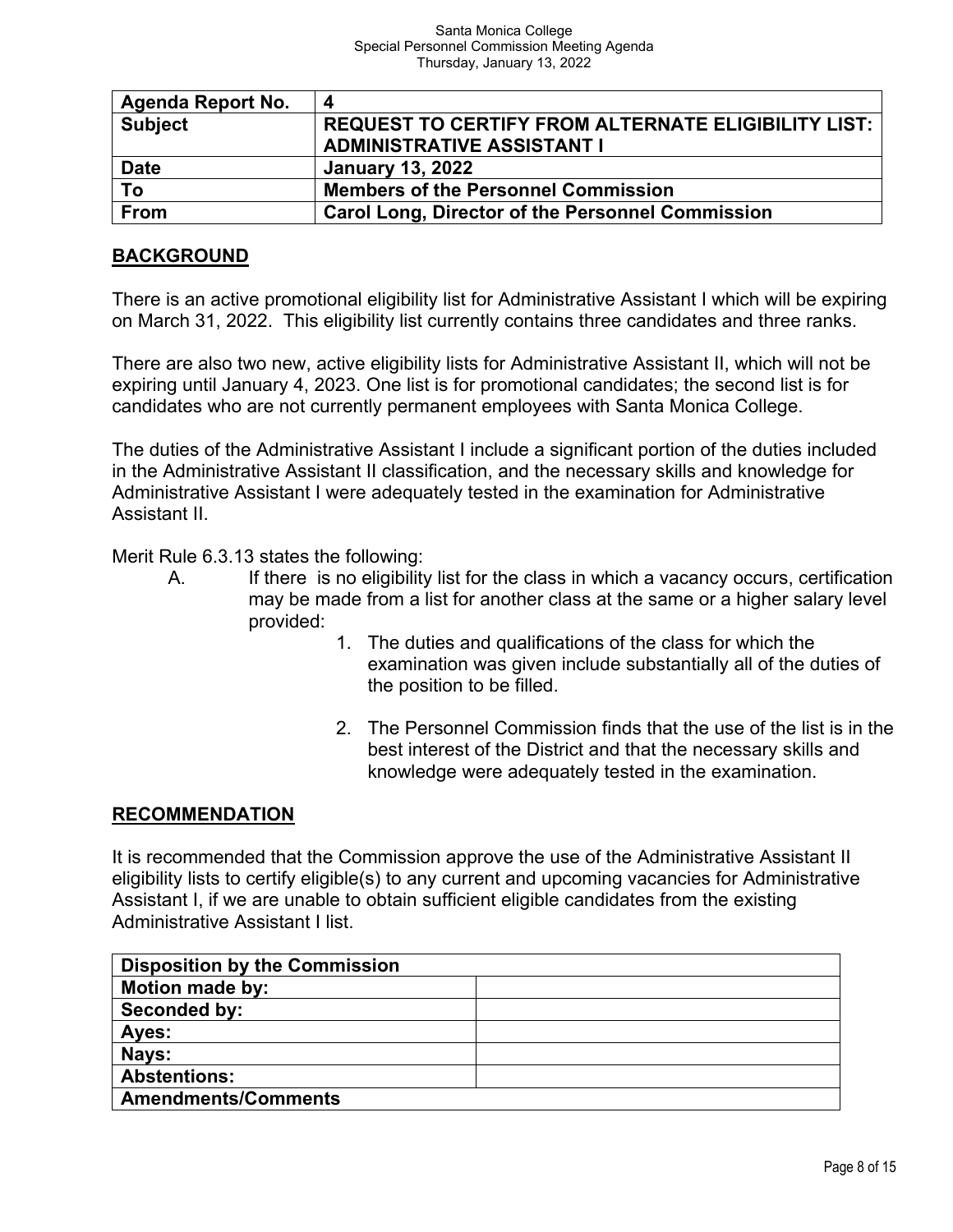| <b>Agenda Report No.</b> | -5                                                      |
|--------------------------|---------------------------------------------------------|
| <b>Subject</b>           | <b>RATIFICATION OF WORKING OUT OF CLASS AND</b>         |
|                          | <b>INTERNAL LIMITED TERM ASSIGNMENTS</b>                |
| <b>Date</b>              | <b>January 13, 2021</b>                                 |
| To                       | <b>Members of the Personnel Commission</b>              |
| <b>From</b>              | <b>Carol Long, Director of the Personnel Commission</b> |

It is recommended that the Personnel Commission approve the following working out of class and internal limited term assignment(s).

# **I. Working out of Class Assignment (Provisional)**

| <b>Name/Permanent Class</b>                                | <b>Provisional WOC</b><br>Assignment*                    | <b>Dates of Current</b><br><b>Assignment</b> |  |
|------------------------------------------------------------|----------------------------------------------------------|----------------------------------------------|--|
| Olga Vasquez, Personnel Analyst                            | <b>Classification and</b><br><b>Compensation Manager</b> | 2/14/2022 to 4/1/2022                        |  |
| Karen Monzon, Personnel Analyst                            | <b>Classification and</b><br><b>Compensation Manager</b> | 4/4/2022 to 6/30/2022                        |  |
| Jorge Valadez,<br><b>Campus Store Operations Assistant</b> | <b>Course Materials Buyer</b>                            | 1/3/2022 to 2/6/2022                         |  |
| Gustavo Kalinec,<br><b>Enterprise Business Clerk</b>       | <b>Enterprise Business</b><br><b>Specialist</b>          | 11/16/2022 to 1/18/2022                      |  |
| Karen Monzon, Personnel Analyst                            | <b>Supervising Personnel</b><br>Analyst                  | 1/4/2022 to 4/1/2022                         |  |

*\*Unless otherwise noted, WOC assignments are paid at 100%. \*\*Pending PBAR approval*

# **II. Limited Term Assignment**

| <b>Name/Permanent Class</b>                                      | <b>Provisional WOC Assignment*</b>     | <b>Dates of Current</b><br><b>Assignment</b> |  |
|------------------------------------------------------------------|----------------------------------------|----------------------------------------------|--|
| Justin Carter, Custodian                                         | <b>Custodial Operations Supervisor</b> | 12/12/2021 to 1/18/2022                      |  |
| $*$ l Inless othenwise noted $M/OC$ assignments are naid at 100% |                                        |                                              |  |

*\*Unless otherwise noted, WOC assignments are paid at 100%.*

# **III. Substitute Limited Term Assignment**

| <b>Name/Permanent Class</b>       | <b>Provisional WOC</b>      | <b>Dates of Current</b>  |  |
|-----------------------------------|-----------------------------|--------------------------|--|
|                                   | Assignment*                 | <b>Assignment</b>        |  |
| Olga Vasquez,                     | <b>Classification and</b>   | 12/20/2021 to 12/24/2021 |  |
| <b>Personnel Analyst</b>          | <b>Compensation Manager</b> | 1/4/2022 to 2/11/2022    |  |
| Lori Thomas,                      | <b>Employee Benefits</b>    | 1/18/2022 to 6/30/2022   |  |
| <b>Human Resources Specialist</b> | Coordinator                 |                          |  |
| Nathan Weidenbenner,              | Tutoring Coordinator -      | 1/4/2022 to 3/30/2022    |  |
| Instructional Assistant - English | <b>Business</b>             |                          |  |

*\*Unless otherwise noted, WOC assignments are paid at 100%.*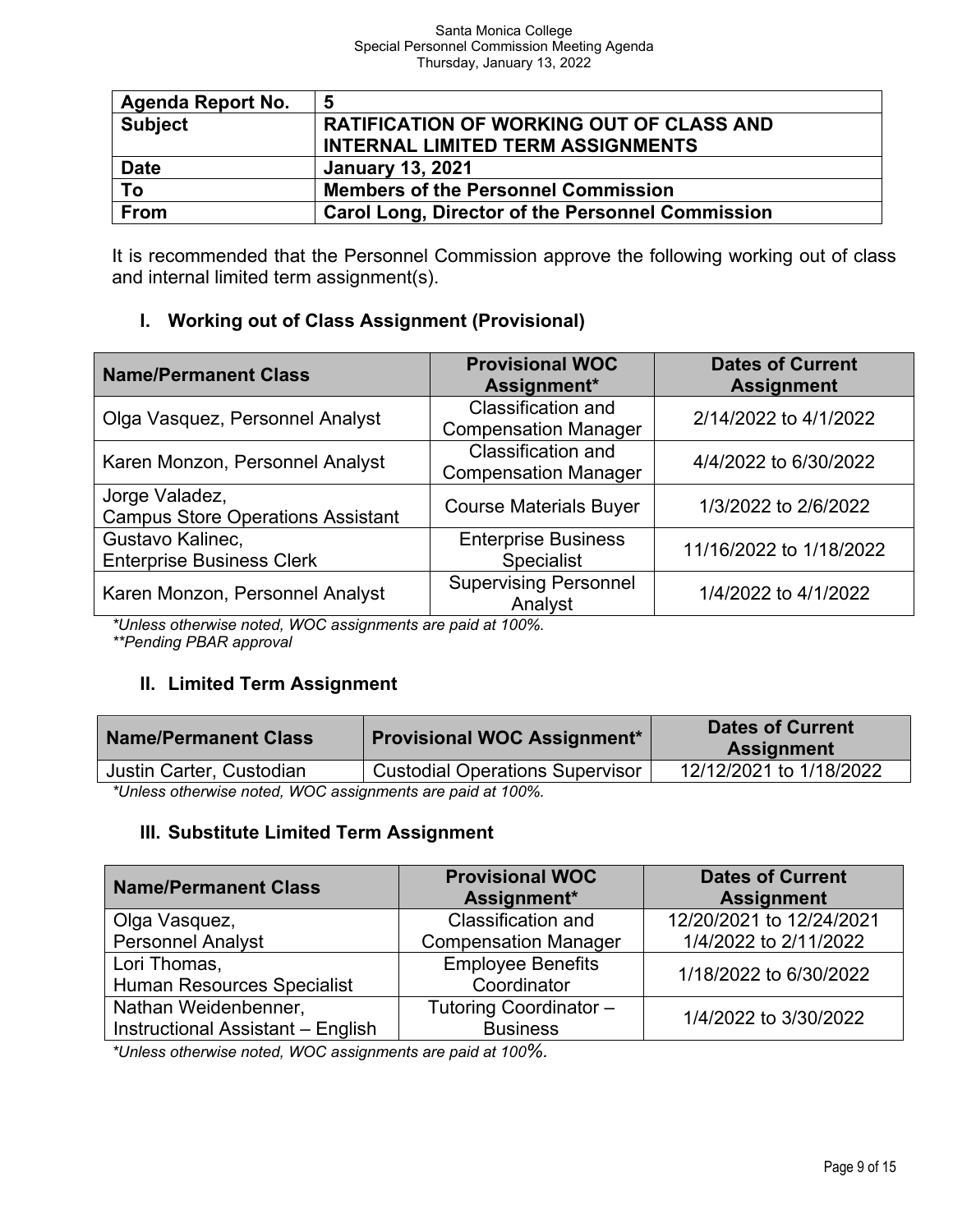### **Merit Rule 3.2.10 Working Out of Class (Education Code Section 88010, 88087, 88106 - 88108)**

# A. CONCEPT OF WORKING OUT OF CLASSIFICATION

- 1. Each classified employee shall be required to perform the duties of the position approved by the Board and classified by the Personnel Commission for the class to which he or she is assigned. An employee may be required to perform other related duties consistent with the concept of the classification to which the position is assigned.
- 2. Classified employees shall not be required to perform duties and responsibilities which are not fixed and prescribed for their positions or are not consistent with the concept of the classification of their current position for any period of time which exceeds five (5) working days within a fifteen (15) calendar day period, or equivalent (i.e., four 10-hour working days within a fifteen (15) calendar day period) except as provided by this rule.
- 3. Working out of class assignments are designed for temporary situations and shall not be used to place an employee in a long-term or permanent assignment in a higher or different classification. No employee shall be assigned to work out of class beyond the time limits specified in Merit Rule 7.2 (Provisional Appointments) and Merit Rule 7.4 (Limited Term Appointments).
- B. Procedure for Supervisor Requesting Approval for Working Out of Class
- 3. The Director of Classified Personnel will advise the Office of Human Resources of the findings and shall present those findings, including the recommended pay differential, to the Personnel Commission for approval. Confirmation of this approval shall then be sent by the Personnel Commission to the Supervisor and the employee, and forwarded to the Board of Trustees for final approval.

## **Agreement between Santa Monica Community College and CSEA, Chapter 36, Article 11**

- 11.7 Work out of Classification
	- 11.7.1 Definition:

Working out of classification assignments shall not exceed a period of ninety (90) working days per fiscal year and no more than ninety (90) days in any one hundred eighty (180) day period.

- 11.7.3 Compensation:
	- a. In the event that an employee is assigned duties at a higher classification as defined above and those duties make up at least fifty percent (50%) of the employee's daily assignments, the employee salary shall be adjusted as set forth in Section 11.4.1.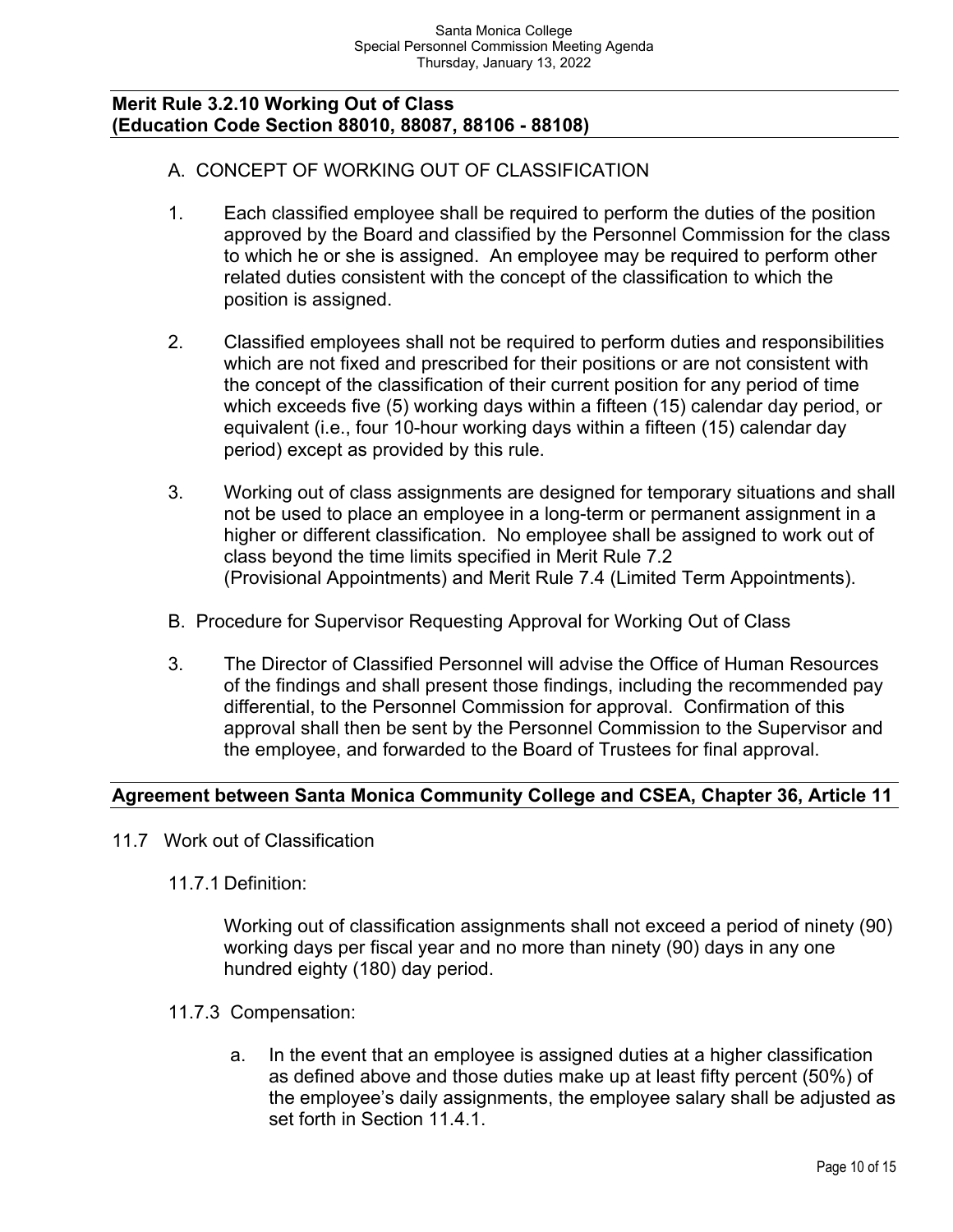- b. If those duties make up less than fifty percent (50%) of the employee's daily assignment, the District shall pay the employee equal to one half (1/2) of the stipend that would have been paid under sub division a (above)
- 11.4 Salary on Promotion
	- 11.4.1 When an employee is promoted to a position in a higher salary range, he/she shall receive the next higher dollar amount above his/her present rate of pay, but not less than the minimum of the new salary range. If that amount is less than a one-step (5%) increase, the employee shall be placed at the next higher step over that authorized above.

## **Merit Rule 7.4 Limited Term (Temporary) Appointments (Education Code Section 88105)**

- 7.4.1 LIMITED TERM POSITIONS DEFINED
	- A. Positions established to perform duties which are not expected to exceed six months in one fiscal year shall be designated as temporary limited-term positions.
	- B. Positions established to replace temporarily absent employees shall be designated as substituted limited-term positions.

### 7.4.2 PROCEDURE FOR ESTABLISHMENT OF LIMITED-TERM POSITIONS

- C. When a temporary or substitute limited-term position is established, the appointing authority shall notify the Director of Classified Personnel in writing of the hours, starting date, and probably length of the assignment. Establishment of limited-term positions shall be subject to ratification by the Board of Trustees at their next regular meeting.
- D. Substitute limited-term appointments may be made for the duration of the absence of a regular employee but need not be for the full duration of the absence. The appointment may be in the same class as that of the absent employee or the duties may be reduced in level and the appointment may be made in a lower class. The duration of the appointment shall not exceed the authorized dates of absence of the regular employee.

# 7.4.3 ELIGIBILITY FOR APPOINTMENT

A. Limited-term appointments shall be made from eligibility lists and employment lists in accordance with procedures for regular appointments.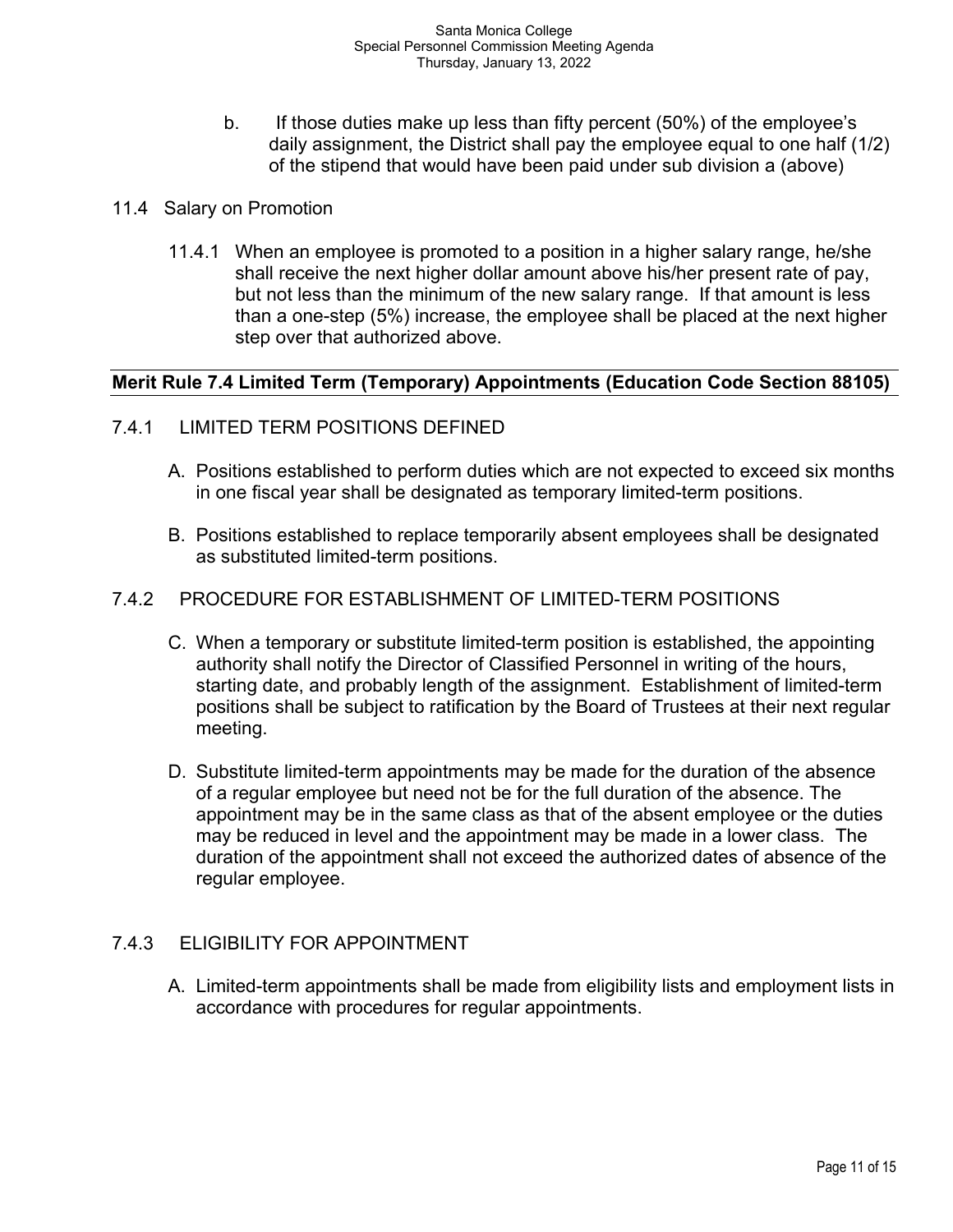### **RECOMMENDATION**

It is recommended that the Personnel Commission approve the requests for working out of class and limited term assignments for the appropriate stipend as indicated under the above applicable sections of CSEA, Chapter 36, Article 11.7, and Merit Rules 3.2.10 and 7.4.

| <b>Disposition by the Commission</b> |  |
|--------------------------------------|--|
| <b>Motion made by:</b>               |  |
| Seconded by:                         |  |
| Ayes:                                |  |
| Nays:                                |  |
| <b>Abstentions:</b>                  |  |
| <b>Amendments/Comments</b>           |  |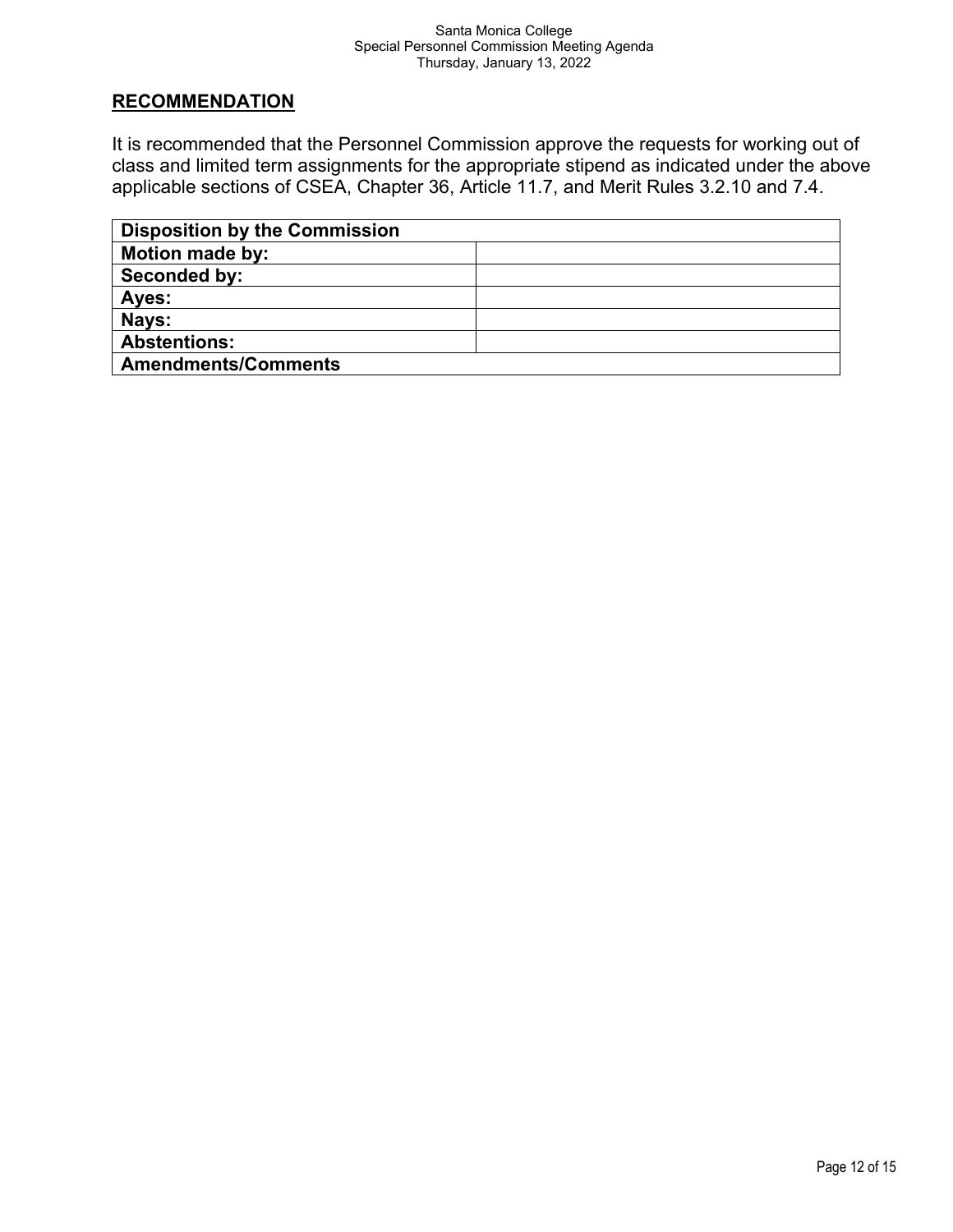| <b>Agenda Report No.</b> |                                                         |
|--------------------------|---------------------------------------------------------|
| <b>Subject</b>           | <b>CERTIFICATION OF SENIORITY LIST:</b>                 |
|                          | • HUMAN RESOURCES ANALYST-OPERATIONS                    |
| <b>Date</b>              | <b>January 13, 2021</b>                                 |
| To                       | <b>Members of the Personnel Commission</b>              |
| From                     | <b>Carol Long, Director of the Personnel Commission</b> |

As part of the continuing practice to update and maintain Seniority Lists for the District, we present the following seniority list for approval:

# **Human Resources Analyst-Operations**

It is recommended that the Personnel Commission certify the seniority list effective January 13, 2022.

# 13.1.4 SENIORITY LISTS

A. Seniority lists shall be prepared or updated for each class as necessary. When each list is initially established, it shall be approved by the Personnel Director and certified by the Personnel Commission before it is used.

B. When a seniority list is initially established or updated, the list shall be made available to the employee(s) for review during a five (5) working day period before it is approved. C. During the prescribed review period, an employee who believes that an error has been made on his/her seniority computation shall notify the Personnel Director, who shall review the computations together with any additional information provided by the employee. The Personnel Director shall determine if a recomputation is appropriate and present an appropriate recommendation for action by the Personnel Commission.

D. Seniority lists that are maintained will be available for inspection in the Classified Personnel Department.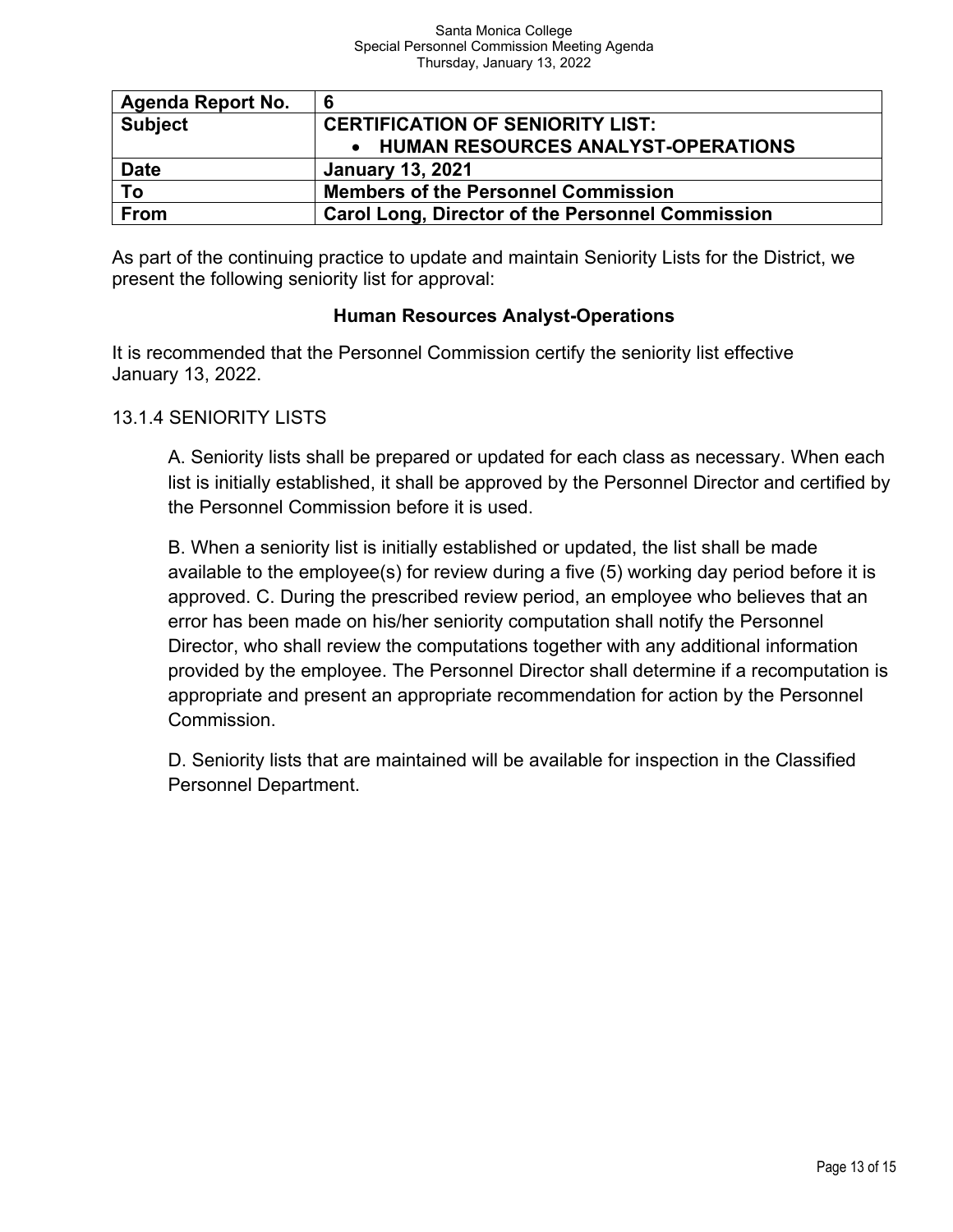"HUMAN RESOURCES ANALYST - OPERATIONS" Seniority List

Range: 51

Monthly Base Salary Range as of July 1, 2020: \$7610 to \$9248

PC Certification Date: January 13, 2022

Review Period: January 5 to 11, 2022

| CURRENT   CURRENT   CURRENT CLASSIFICATION IF NOT | Human Resources Analyst -                         | <b>Operations</b>                                 |               |
|---------------------------------------------------|---------------------------------------------------|---------------------------------------------------|---------------|
|                                                   |                                                   |                                                   |               |
|                                                   |                                                   |                                                   | ċ             |
|                                                   | and HOURS in DISTRICT HIRE DATE in MONTHS   HOURS | CLASSIFICATION PERMANENT STATUS PER YEAR PER WEEK | 1/2/1996      |
|                                                   |                                                   |                                                   | ş             |
| SENIORITY BASE DATE   ADJUSTED DAYS               | Date of Hire in                                   | <b>Classification</b>                             | 12/8/2021     |
|                                                   |                                                   | <b>NAME</b>                                       | adilla, Delia |

Compiled by: Karen Monzon, Personnel Analyst<br>Approved by: Carol Long, Director of the Personnel Commission Edited By: Brent Heximer, AA II, PC

| <b>Disposition by the Commission</b> |  |
|--------------------------------------|--|
| <b>Motion made by:</b>               |  |
| Seconded by:                         |  |
| Ayes:                                |  |
| Nays:                                |  |
| <b>Abstentions:</b>                  |  |
| <b>Amendments/Comments</b>           |  |
|                                      |  |